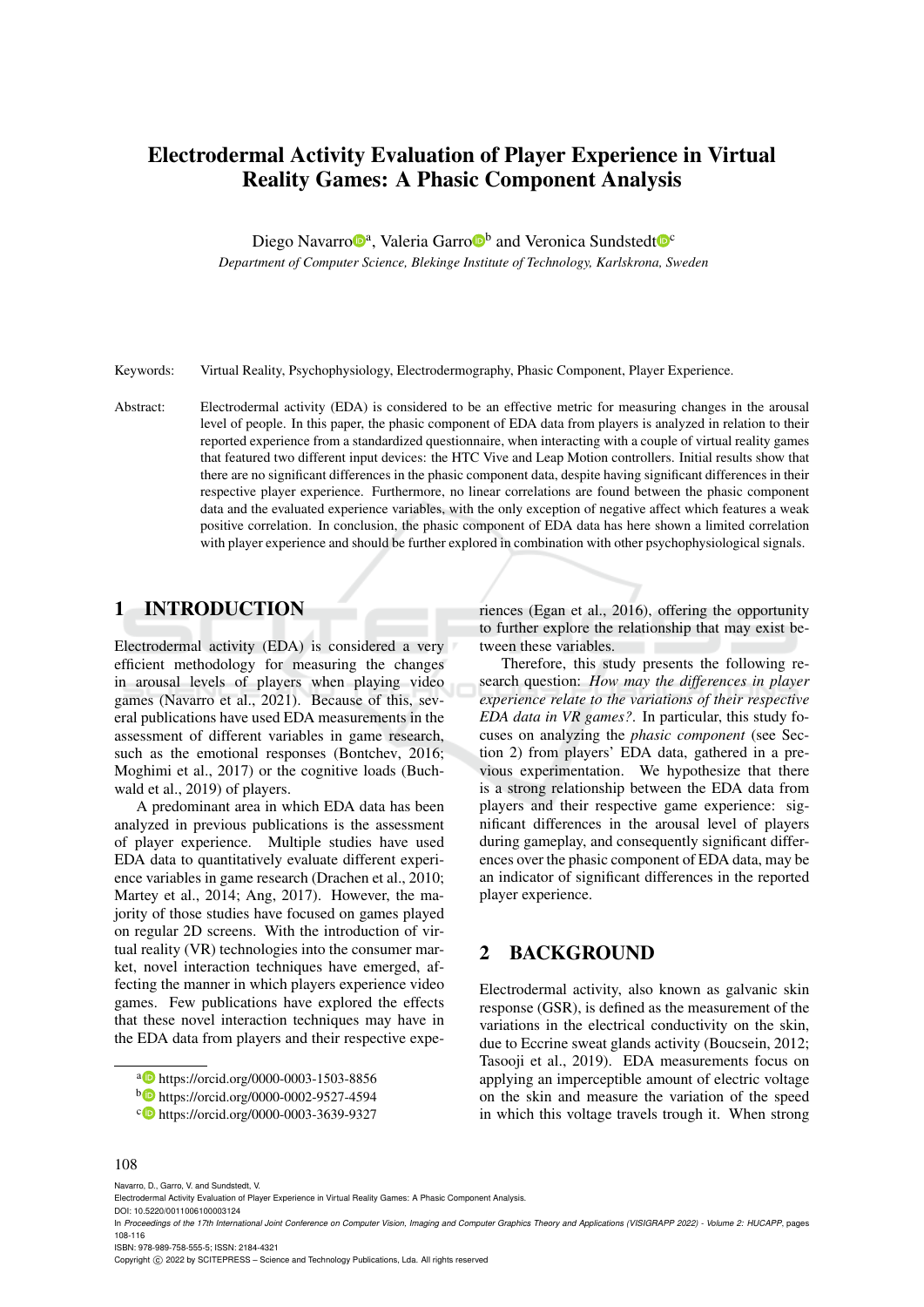emotional reactions are experienced by people (i.e. increase in their arousal levels), the body increases the levels of perspiration on the skin and, consequently, its electrical conductivity. Therefore, increases in the EDA signal are often associated with increases in the arousal level of people (Boucsein, 2012).

EDA signals have two main components called tonic and phasic. The *tonic component* describes the slow and gradual changes in the EDA signal over time, establishing a baseline for the EDA signal called skin conductance level (SCL). The *phasic component* focuses on identifying quick and abrupt changes in the EDA signal, commonly referred to as a skin conductance response (SCR) (Boucsein, 2012; Navarro et al., 2021).

# 3 RELATED WORK

Several publications have explored EDA data and their potential relationship with multiple variables from the player experience. An initial study by Ravaja et al. (2006) focused on analyzing the changes of the phasic component data during gameplay, combining data from electromyography, heart rate, and EDA; and showing a strong positive relationship between phasic increases of arousal and in-game rewards. A further study from Drachen et al. (2010) aimed to generate a quantitative understanding of player experience by analyzing its potential correlation with EDA and heart rate data. A set of firstperson shooting games were used in this paper, showing significant correlations between EDA data and reported player experience, despite having limited covariance between the physiological metrics. Another study using first-person shooting games was presented by Nacke et al. (2010), exploring the effects of turning on and off the sound effects and music on the arousal responses from players. The results showed that changes in sonic stimuli had little effect on players' EDA data, despite showing significant effects over reported player experience. In (Klarkowski et al., 2016, 2018) challenge, and the relationship with EDA signals, were analyzed. Despite discrepancies with extant literature, results from these studies show a directly proportional relation between player arousal and game challenge. Few articles, however, have explored the variation of EDA data in VR games. One such study compared the effects of VR and non-VR environments in players' EDA and heart rate data (Egan et al., 2016), finding significant differences between the gathered physiological metrics.

The analysis presented in this paper is based on additional EDA data gathered in an earlier experi-

ment that evaluated player performance and experience when manipulating objects in two virtual reality games (a pentomino puzzle and a ball throwing task) with two different interaction devices: the HTC Vive controller and the Leap Motion Controller. More details on the earlier experiment design and procedure that is the basis for the EDA data gathering can be found in (Navarro and Sundstedt, 2019). The performance evaluation was carried out by analyzing the amount of piece grabs require to complete the puzzle in the pentomino game, and the number of throws required to hit all targets in the ball throwing game. Additionally, completion times were included in this part of the analysis. The experience evaluation was done through a set of three questionnaires, two applied after completing the games with each respective interaction device, and one at the end of the experiment. The questionnaires where a modified version of the Game Experience Questionnaire (GEQ), a standardized survey to evaluate player experience (IJsselsteijn et al., 2013).

As an outcome of the previous work, the HTC Vive was reported to offer an improved overall subjective experience. The performance was reported to decrease when using the Leap Motion controller and gesturing with the hands was not perceived as reliable as when using the HTC Vive for input control. However, the earlier work also showed potential in terms of positive responses for both controllers, in particular relating to enjoyment. Since there was a previous significant difference reported in the player performance it was considered relevant to also analyze the gathered EDA data collected during the experiment in further detail.

# 4 METHODOLOGY

A statistical evaluation between player EDA signals and the reported experience results was established as the main methodology for this study. Specifically, an analysis of the phasic component of the EDA data and its potential relationship with player experience variables.

## 4.1 Phasic Component Analysis

For the phasic component analysis, the metric *peaks per minute* was used. Peaks per minute highlight the ratio in which EDA signal peaks occurred within the time required by players to complete each game. This metric aims to compare how the different input devices featured in each game might have affected the arousal levels of players and, subsequently, their re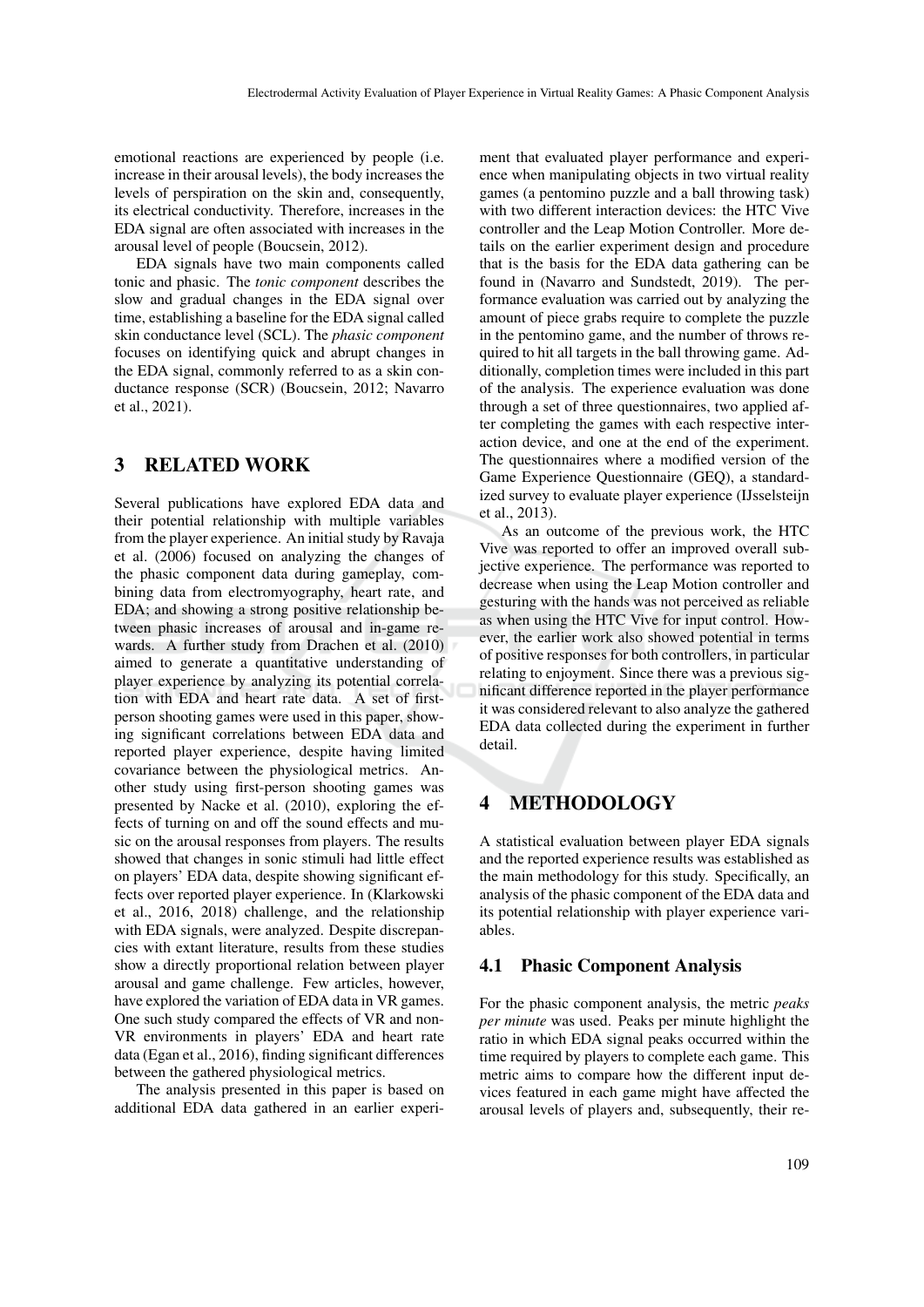spective perceived experience results. The process used to calculate the peaks per minute  $(P_{min})$  is shown in Equation 1, where *P* represents the total number of peaks (automatically detected by iMotions) between the initial exposure time  $(t<sub>o</sub>$  in  $ms)$  and the completion time  $(t_f$  in *ms*), over the completion time divided by  $6 * 10^4$  ms.

$$
P_{min} = \frac{\sum_{t_o}^{t_f} P}{\frac{t_f}{6 \times 10^4}}
$$
 (1)

Peaks per minute were calculated for each game (pentomino and ball throwing), and for each input device (HTC Vive controller and the Leap Motion controller). A third measurement was done over the entire exposure with each input modality, adding the peaks from both games together.

## 4.2 Statistical Analysis

Several statistical analyses were carried out with the calculated peaks per minute, and the reported player experience results from the GEQ. First, the ANOVA assumptions were tested for all the data sets using the Shapiro-Wilk test for normality, and the Levene's test for homoscedasticity. Only the data sets that satisfied the ANOVA assumptions were later compared using a paired t-test, while all others were compared by using a Wilcoxon signed-rank test. Lastly, to evaluate any potential correlation that might exist between the calculated peaks per minute and the variables tested in the GEQ, a Pearson correlation coefficient was calculated with the data from the pentomino game, the ball throwing game, and the overall experience.

## 4.3 Software Tools

To capture the participants' EDA data, the iMotions platform (iMotions, 2021) and the Shimmer3 GSR+ sensor were used. IMotions recorded and processed the raw data captured by the GSR sensor, allowing us to directly export the phasic component data. These phasic data were later imported, processed, and analyzed using a script developed in Python (version 3.8). The script used three main libraries to carry out the analyses: Pandas (Pandas, 2021) was used to read, store, and manipulate data frames; ScyPy (Virtanen et al., 2020) was used to carry out the statistical significance analyses; and Matplotlib (Matplotlib, 2021) was used to plot the calculated data.

## 4.4 Ethical Considerations

The EDA data can be considered a sensitive metric since it allows to identify when and how much the

arousal levels of a person change, when exposed to a specific stimulus. Therefore, this study made the identity of the players confidential, and made no direct links between the participants and the gathered EDA data. The study was submitted to a regional ethics board in Sweden for its evaluation, and was granted ethical approval (dnr: 2018/624).

## 5 RESULTS

A total of 20 participants volunteered for the experiment. However, only data from 18 of them were analyzed and reported in this study. The EDA data from participants 15 and 20 were affected by noise at the end of the exposure with the Leap Motion controller, which generated incomplete data sets when exported from iMotions. Therefore, data from these participants were excluded from the analysis.

## 5.1 Peaks per Minute

For each game, two different peaks per minute data sets were calculated, one for each input device. Moreover, we computed also two additional peaks per minute data sets for the entire stimuli exposure, adding together the peaks per minute from the pentomino and the ball throwing games for each interaction device. An overview of the distribution of the calculated peaks per minute is shown in Figure 1.

#### 5.1.1 Pentomino Game

Both peaks per minute data sets for the pentomino games passed the normality and homoscedasticity tests, allowing the use of the paired sample t-test to compare the data. Results from the test showed that there was not a statistically significant difference in the peaks per minute from players when playing the pentomino game:

 $t - test_{(1, n=18)} = 0.89, p > 0.05$ 

#### 5.1.2 Ball Throwing Game

The peaks per minute data set for the Leap Motion passed the normality test, while the one for the HTC Vive controller failed it. Therefore, a Wilcoxon signed-rank test was used to compare these data sets, showing that there was not a statistically significant difference in the peaks per minute from players when playing the ball game:

$$
WSR_{(1,n=18)} = 48, p > 0.05
$$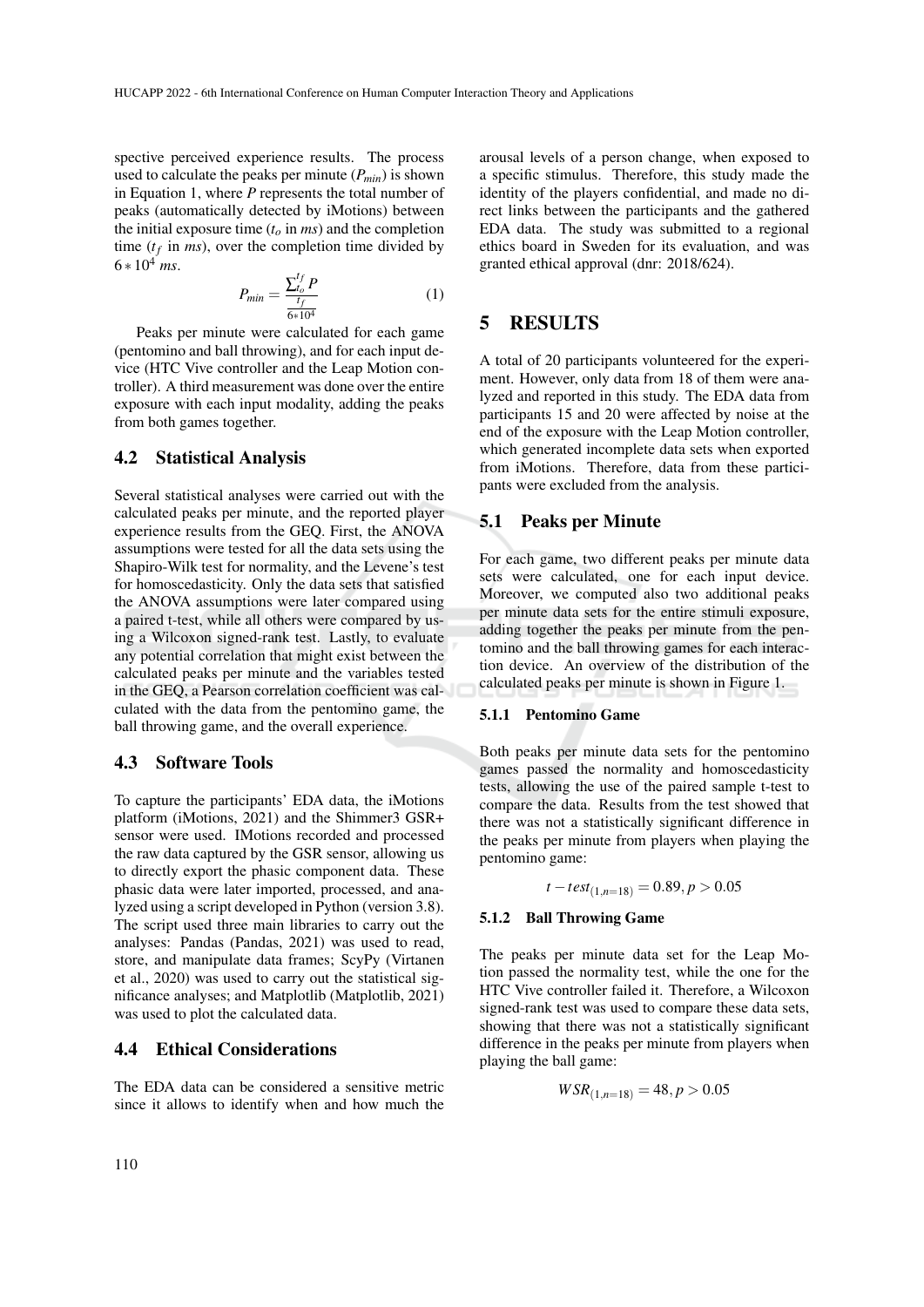

Distribution of the Calculated Peaks per Minute

Figure 1: Calculated peaks per minute for the pentomino game, ball throwing game, and the entire stimuli exposure, between the HTC Vive controller and the Leap Motion controller.

IHNO

#### 5.1.3 Entire Stimuli Exposure

The entire stimuli exposure data sets added the peaks per minute from both games that used the same input device. Both data sets that were calculated this way passed the normality and homoscedasticity tests and were compared using a t-test. Results from the test showed that there was not a statistically significant difference in the players' peaks per minute when using the HTC Vive and the Leap Motion:

$$
t - test_{(1, n=18)} = 0.10, p > 0.05
$$

# 5.2 GEQ Results

Six different data sets (one per input device) were created from the answers gathered in the GEQ: two for the pentomino game experience, two for the ball throwing game experience, and two for the overall experience reported by players.

In the GEQ, two different sets of variables were used to evaluate player experience. The first set was used to evaluate the experience when playing each of the games, exploring the perceived *competence, level of challenge, tension, positive affect*, and *negative affect* from players. The second set explored the overall experience of using each input device in terms of the perceived *enjoyment, ease of use, sense of control,* and *preference* from players[CITE].

#### 5.2.1 Pentomino Game

All experience variables failed the normality test for the pentomino game. Therefore, the Wilcoxon signed-rank test was used to evaluate the perceived player experience. An overview of the distributions from the results obtained in the GEQ for the pentomino game is shown in Figure 2 . These results

from the test showed that there was a statistically significant difference among all evaluated variables, with the exception of the perceived negative affect:

- Competence:  $WSR_{(1,n=18)} = 1, p < 0.05$
- Level of challenge:  $WSR_{(1, n=18)} = 3.5, p < 0.05$
- Tension:  $WSR_{(1,n=18)} = 8, p < 0.05$
- Positive affect:  $WSR_{(1,n=18)} = 10.5, p < 0.05$
- Negative affect:  $WSR_{(1,n=18)} = 8, p > 0.05$

# 5.2.2 Ball Throwing Game

All experience variables failed the normality test for the ball throwing game. The only exception occurred with the perceived competence, which also passed the homoscedasticity test. Given this, a t-test was used to evaluate the perceived competence, while all other variables were evaluated with the Wilcoxon signedrank test. An overview of the distributions from the results obtained in the GEQ for the ball throwing game is shown in Figure 3. Results from these tests showed that there was a statistically significant difference between all evaluated experience variables:

- Competence: *t* −*test*(1,*n*=18) = 3.05, *p* < 0.05
- Level of challenge:  $WSR_{(1, n=18)} = 9, p < 0.05$
- Tension:  $WSR_{(1,n=18)} = 20.5, p < 0.05$
- Positive affect:  $WSR_{(1, n=18)} = 12, p < 0.05$
- Negative affect:  $WSR_{(1,n=18)} = 11, p < 0.05$

#### 5.2.3 Overall Experience

An overview of the distributions from the results obtained in the GEQ for the overall experience is shown in Figure 4. The variables used to assess the overall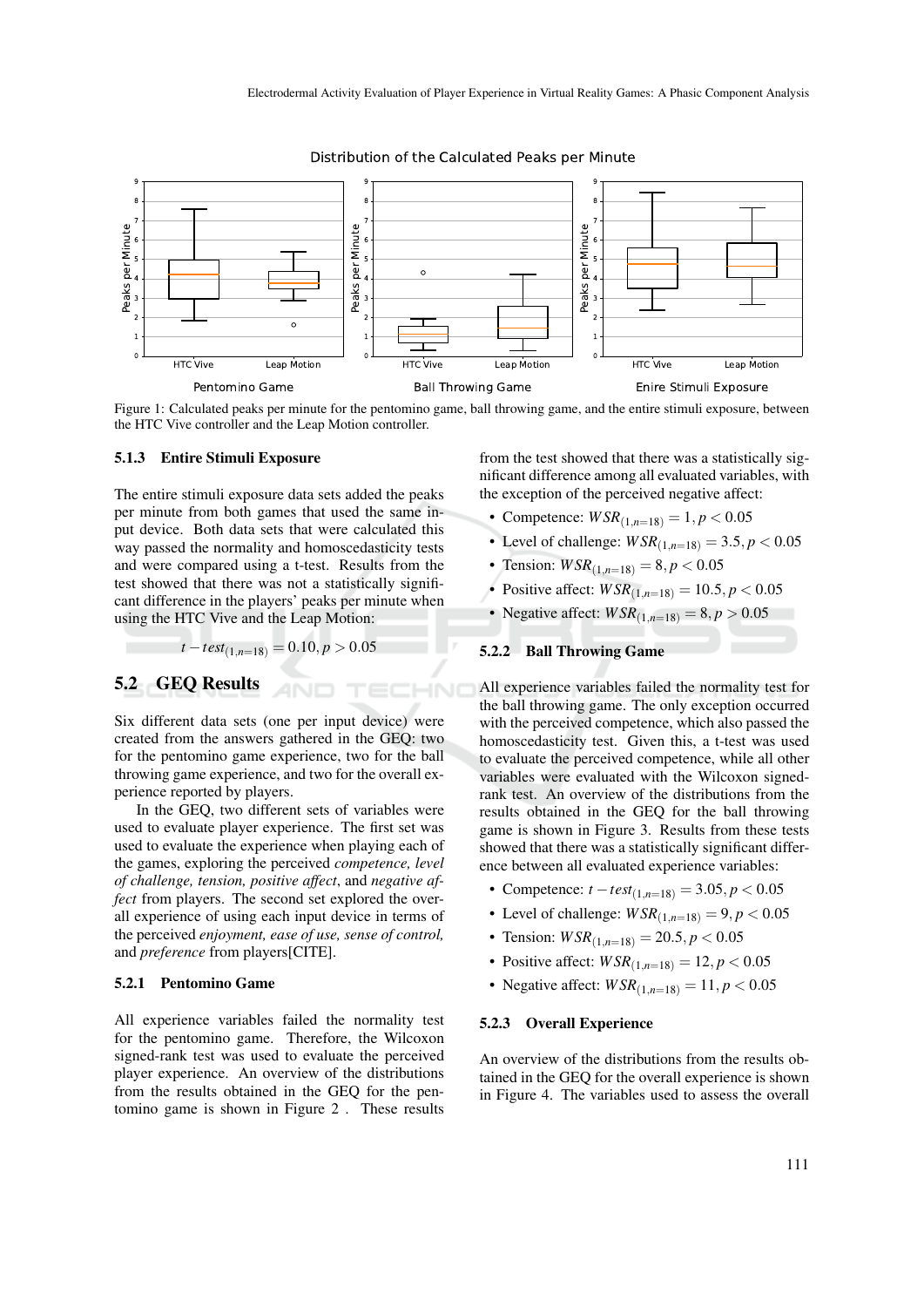

Figure 2: Results of each variable evaluated with the GEQ in the pentomino game, for the HTC Vive controller and the Leap Motion controller.

Figure 3: Results of each variable evaluated with the GEQ in the ball game, for the HTC Vive controller and the Leap Motion controller.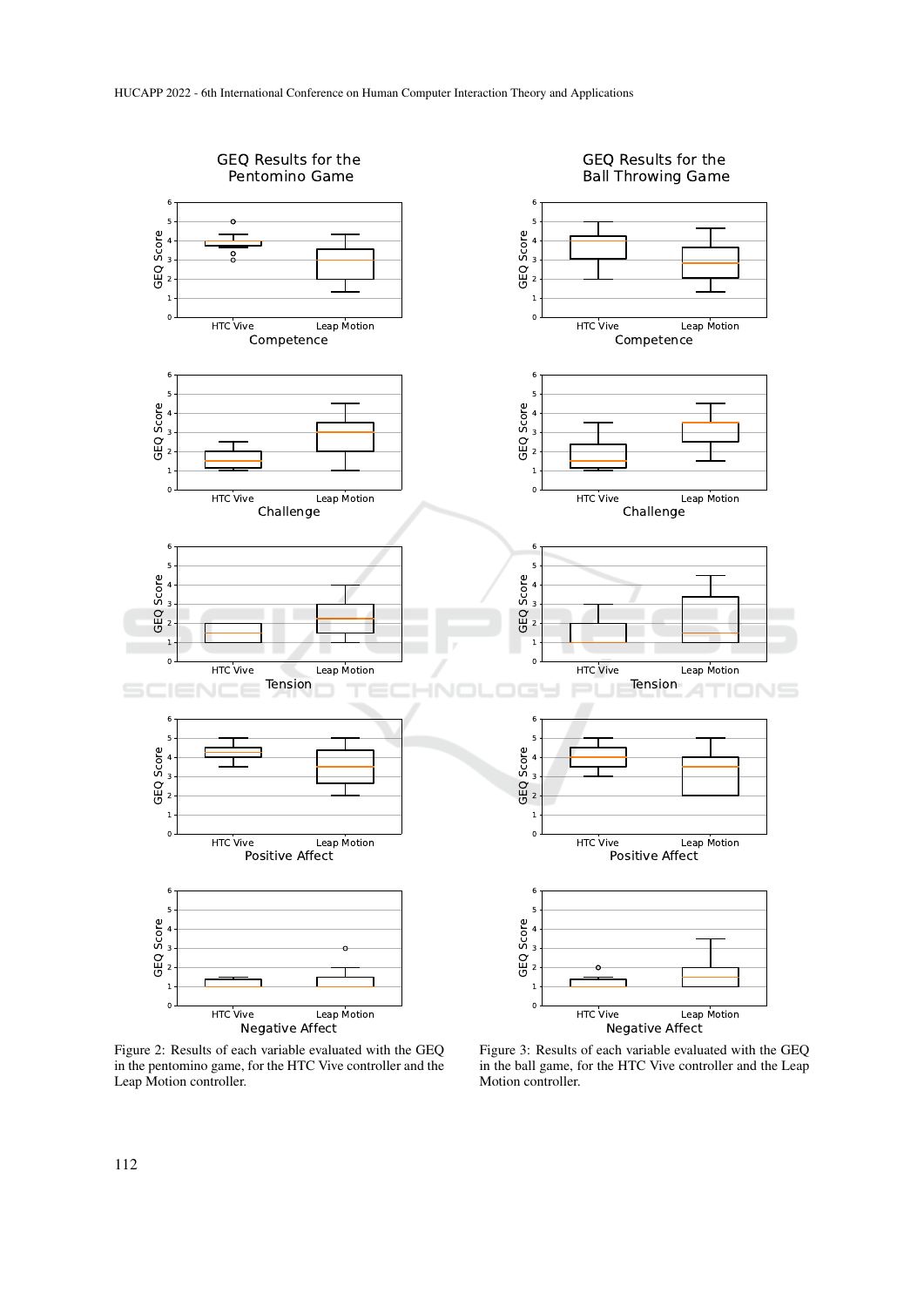experience failed the normality test, and were evaluated using the Wilcoxon signed-rank test. The results of these tests showed that all variables had a statistical significant difference, with the exception of enjoyment:

- Enjoyment:  $WSR_{(1, n=18)} = 9, p > 0.05$
- Ease of use:  $WSR_{(1,n=18)} = 3.5, p < 0.05$
- Sense of control:  $WSR_{(1,n=18)} = 4, p < 0.05$
- Preference:  $WSR_{(1, n=18)} = 18.5, p < 0.05$

## 5.3 Correlation Analysis

The correlation analysis evaluated the potential linear correlation between the peaks per minute and GEQ Scores. Results from this analysis were classified into five different categories, based on the results obtained in the Pearson coefficient (ρ) (Shevlyakov and Oja, 2016):

- A *strong positive* correlation when ρ was greater than 0.8.
- A *weak positive* correlation when ρ was greater than 0.4 but lesser than 0.8.
- *No correlation* when ρ was between the values of 0.4 and -0.4.
- A *weak negative* correlation when ρ was lesser than -0.4 but greater than -0.8.
- A *strong negative* correlation when ρ was lesser than -0.8.

Lastly, this analysis should be understood as exploratory and no correction for multiple comparisons was performed on it.

#### 5.3.1 Pentomino Game

For the HTC Vive controller, only the negative affect showed a weak positive correlation with the peaks per minute. All other GEQ variables showed no correlation:

- Competence:  $ρ_{(1, n=18)} = 0.017, p > 0.05$
- Challenge:  $\rho_{(1,n=18)} = -0.039, p > 0.05$
- Tension:  $\rho_{(1,n=18)} = 0.048, p > 0.05$
- Positive affect:  $\rho_{(1,n=18)} = -0.26, p > 0.05$
- Negative affect:  $\rho_{(1, n=18)} = 0.516, p < 0.05$

For the Leap Motion controller, all GEQ variables showed no correlation with the peaks per minute:

- Competence:  $\rho_{(1,n=18)} = -0.057, p > 0.05$
- Challenge:  $\rho_{(1,n=18)} = -0.202, p > 0.05$
- Tension:  $\rho_{(1,n=18)} = -0.280, p > 0.05$
- Positive affect:  $\rho_{(1,n=18)} = -0.278, p > 0.05$
- Negative affect:  $\rho_{(1,n=18)} = -0.104, p > 0.05$



Figure 4: Box plots from the results of each evaluated variable with the GEQ for the overall player experience with each input device.

#### 5.3.2 Ball Throwing Game

For the HTC Vive controller, the variables of challenge, tension, and negative affect showed a weak 113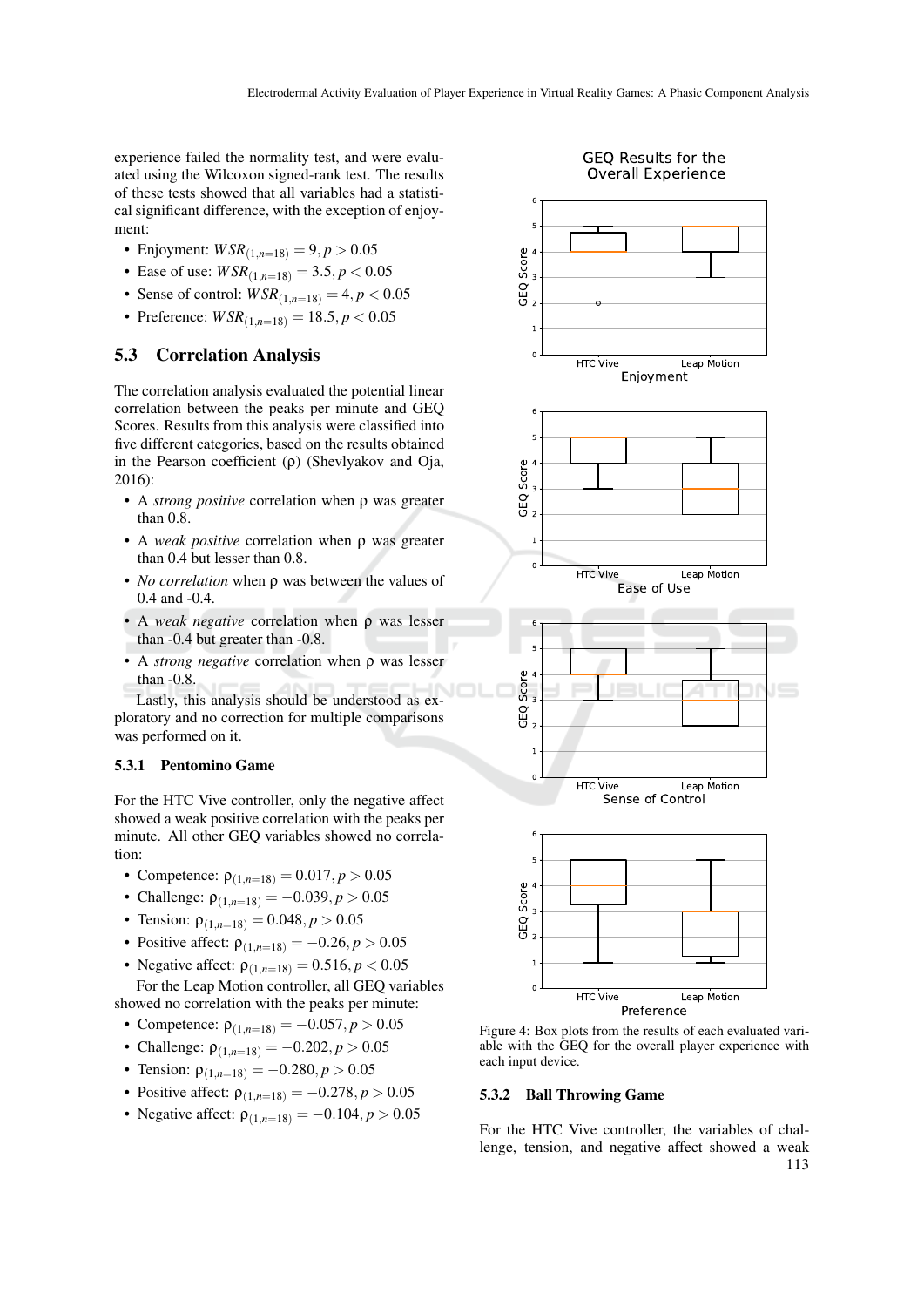positive correlation with the peaks per minute. All other GEQ variables showed no correlation:

- Competence:  $\rho_{(1,n=18)} = -0.259, p > 0.05$
- Challenge:  $\rho_{(1,n=18)} = 0.487, p < 0.05$
- Tension:  $ρ_{(1, n=18)} = 0.568, p < 0.05$
- Positive affect:  $\rho_{(1,n=18)} = 0.063, p > 0.05$
- Negative affect:  $\rho_{(1,n=18)} = 0.683, p < 0.05$

In the case of the Leap motion controller, all GEQ variables show no correlation with the peaks per minute:

- Competence:  $\rho_{(1,n=18)} = -0.329, p > 0.05$
- Challenge:  $\rho_{(1,n=18)} = 0.346, p > 0.05$
- Tension:  $\rho_{(1,n=18)} = -0.125, p > 0.05$
- Positive affect:  $\rho_{(1,n=18)} = -0.233, p > 0.05$
- Negative affect:  $\rho_{(1, n=18)} = 0.230, p > 0.05$

## 5.3.3 Overall Experience

For both, the HTC Vive controller and the Leap Motion controller, all GEQ variables evaluated in the overall experience showed no correlation with the calculated peaks per minute for the entire stimuli exposure. The results for the HTC Vive were:

- Enjoyment:  $\rho_{(1,n=18)} = -0.094, p > 0.05$
- Ease of use:  $\rho_{(1,n=18)} = -0.127, p > 0.05$
- Sense of control:  $\rho_{(1,n=18)} = -0.001, p > 0.05$
- Preference:  $\rho_{(1,n=18)} = -0.154, p > 0.05$

Similarly, the results obtained for the Leap Motion controller were:

- Enjoyment:  $\rho_{(1,n=18)} = -0.203, p > 0.05$
- Ease of use:  $\rho_{(1, n=18)} = -0.137, p > 0.05$
- Sense of control:  $\rho_{(1,n=18)} = -0.073, p > 0.05$
- Preference:  $ρ_{(1,n=18)} = -0.228, p > 0.05$

## 6 DISCUSSION

The results from this study showed that there were no significant statistical differences in the peaks per minute within the players in the evaluated games. However, the reported player experience did show a significant statistical difference in the majority of variables evaluated with the GEQ. In addition to this, no strong correlation between the peaks per minute and the evaluated experience variables was found in the analysis.

These results show an initial discrepancy with our proposed hypothesis. Nevertheless, this is not enough

evidence to propose its rejection with certainty. This study should be interpreted as a work in progress and reports only on the initial results from the phasic component analysis. Previous publications that showed a correlation between player experience and EDA data focused on analyzing the tonic component (Drachen et al., 2010), suggesting that variations in the skin conductance level may display a stronger relationship with the differences in the player experience, than the variations of the peaks per minute.

Despite this, the results obtained in the phasic component analysis showed an interesting consistency with previous publications that proposed alike methodologies, showing that positive correlations have only been found between EDA data and negative affects of player experience (Drachen et al., 2010). Furthermore, the peaks per minute seemed to be affected by the different game genres. An initial evaluation of the peaks per minute showed statistically significant differences between the pentomino and ball throwing games for both, the HTC Vive controller  $(WSR_{(1,n=18)} = 0.0, p < 0.05)$  and the Leap Motion controller  $(t - test_{(1,n=18)} = 9.41, p < 0.05)$ . Analyzing the changes that different game genres may generate in players' phasic component data is beyond the scope established for this paper, but the results obtained for the peaks per minute suggest that this could be a potential relationship to further explore.

It has been suggested that the correlation between experience variables and EDA data can be limited, since the game genres and experimental approach can affect the measurements (Martey et al., 2014; Egan et al., 2016). Therefore, the use of multiple methodologies for relating player experience with EDA data is recommended (Navarro et al., 2021).

# 7 CONCLUSION AND FUTURE WORK

This article has presented an initial analysis of the phasic component of EDA data gathered from players and evaluated its potential relationship with their respective player experience. Initial results show that there were no statistically significant differences in the calculated peaks per minute within players, while having statistically significant differences in their respective experience; suggesting that phasic component data captured during gameplay does not vary significantly in terms of the player experience. However, a weak positive linear correlation was evidenced between the peaks per minute and the negative affect of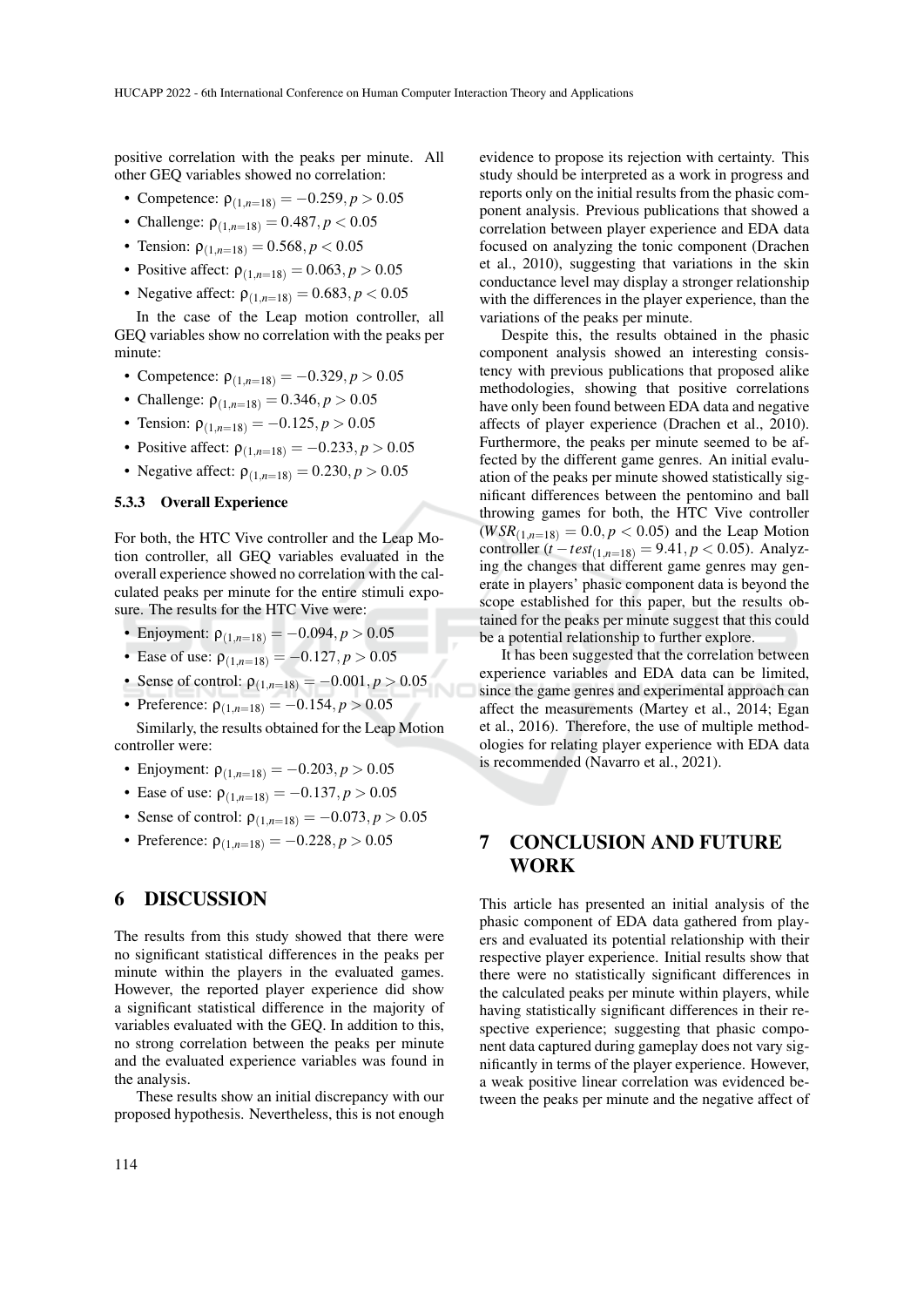players, which is consistent with the results disclosed in other publications.

Future work should focus on continuing this evaluation, expanding over the analysis of the tonic component of EDA data. In addition to this, other evaluation metrics, such as heart rates, should also be considered when analyzing the potential relationships between player physiology and player experience, due to the limited correlation that may exist with EDA data alone.

## ACKNOWLEDGEMENTS

This work has been financed partly by KK-stiftelsen Sweden, through the ViaTecH Synergy Project (contract 20170056).

## REFERENCES

- Ang, D. (2017). Difficulty in Video Games: Understanding the Effects of Dynamic Difficulty Adjustment in Video Games on Player Experience. In *Proceedings of the 2017 ACM SIGCHI Conference on Creativity and Cognition - C&C '17*, pages 544–550, Singapore, Singapore. ACM Press.
- Bontchev, B. (2016). Adaptation in Affective Video Games: A Literature Review. *Cybernetics and Information Technologies*, 16(3).
- Boucsein, W. (2012). *Electrodermal Activity*. Springer US, Boston, MA.
- Buchwald, M., Kupinski, S., Bykowski, A., Marcinkowska, J., Ratajczyk, D., and Jukiewicz, M. (2019). Electrodermal activity as a measure of cognitive load: a methodological approach. In *2019 Signal Processing: Algorithms, Architectures, Arrangements, and Applications (SPA)*, pages 175–179, Poznan, Poland. IEEE.
- Drachen, A., Nacke, L. E., Yannakakis, G., and Pedersen, A. L. (2010). Correlation between heart rate, electrodermal activity and player experience in first-person shooter games. In *Proceedings of the 5th ACM SIG-GRAPH Symposium on Video Games - Sandbox '10*, pages 49–54, Los Angeles, California. ACM Press.
- Egan, D., Brennan, S., Barrett, J., Qiao, Y., Timmerer, C., and Murray, N. (2016). An evaluation of Heart Rate and ElectroDermal Activity as an objective QoE evaluation method for immersive virtual reality environments. In *2016 Eighth International Conference on Quality of Multimedia Experience (QoMEX)*, pages 1–6, Lisbon, Portugal. IEEE.
- IJsselsteijn, W., de Kort, Y., and Poels, K. (2013). *The Game Experience Questionnaire*. Technische Universiteit Eindhoven.
- iMotions (2021). iMotions Research Software. https: //imotions.com/platform/. Accessed: 2021-11-23.
- Klarkowski, M., Johnson, D., Wyeth, P., Phillips, C., and Smith, S. (2016). Psychophysiology of Challenge in Play: EDA and Self-Reported Arousal. In *Proceedings of the 2016 CHI Conference Extended Abstracts on Human Factors in Computing Systems*, pages 1930–1936, San Jose California USA. ACM.
- Klarkowski, M., Johnson, D., Wyeth, P., Phillips, C., and Smith, S. (2018). Don't Sweat the Small Stuff: The Effect of Challenge-Skill Manipulation on Electrodermal Activity. In *Proceedings of the 2018 Annual Symposium on Computer-Human Interaction in Play*, pages 231–242, Melbourne VIC Australia. ACM.
- Martey, R. M., Kenski, K., Folkestad, J., Feldman, L., Gordis, E., Shaw, A., Stromer-Galley, J., Clegg, B., Zhang, H., Kaufman, N., Rabkin, A. N., Shaikh, S., and Strzalkowski, T. (2014). Measuring Game Engagement: Multiple Methods and Construct Complexity. *Simulation & Gaming*, 45(4-5):528–547.
- Matplotlib (2021). Matplotlib Visualization with Python. https://matplotlib.org/. Accessed: 2021-11-23.
- Moghimi, M., Stone, R., and Rotshtein, P. (2017). Affective Recognition in Dynamic and Interactive Virtual Environments. *IEEE Transactions on Affective Computing*, pages 1–1.
- Nacke, L. E., Grimshaw, M. N., and Lindley, C. A. (2010). More than a feeling: Measurement of sonic user experience and psychophysiology in a first-person shooter game. *Interacting with Computers*, 22(5):336–343.
- Navarro, D. and Sundstedt, V. (2019). Evaluating player performance and experience in virtual reality game interactions using the htc vive controller and leap motion sensor. In *Proceedings of the 14th International Joint Conference on Computer Vision, Imaging and Computer Graphics Theory and Applications - HU-CAPP,*, pages 103–110. INSTICC, SciTePress.
- Navarro, D., Sundstedt, V., and Garro, V. (2021). Biofeedback Methods in Entertainment Video Games: A Review of Physiological Interaction Techniques. *Proceedings of the ACM on Human-Computer Interaction*, 5(CHI PLAY):1–32.
- Pandas (2021). Pandas Python Data Analysis Library. https://pandas.pydata.org/about/. Accessed: 2021-11- 23.
- Ravaja, N., Saari, T., Salminen, M., Laarni, J., and Kallinen, K. (2006). Phasic Emotional Reactions to Video Game Events: A Psychophysiological Investigation. *Media Psychology*, 8(4):343–367.
- Shevlyakov, G. L. and Oja, H. (2016). *Robust correlation: theory and applications*. Wiley series in probability and statistics. Wiley, Chichester, West Sussex.
- Tasooji, R., Buckingham, N., Gračanin, D., and Knapp, R. B. (2019). An Approach to Analysis of Physiological Responses to Stimulus: From Electrodermal Activity to Combined Physiological Responses. In Marcus, A. and Wang, W., editors, *Design, User Experience, and Usability. Design Philosophy and Theory*, volume 11583, pages 492–509. Springer International Publishing, Cham. Series Title: Lecture Notes in Computer Science.
- Virtanen, P., Gommers, R., Oliphant, T. E., Haberland, M., Reddy, T., Cournapeau, D., Burovski, E., Peterson, P.,